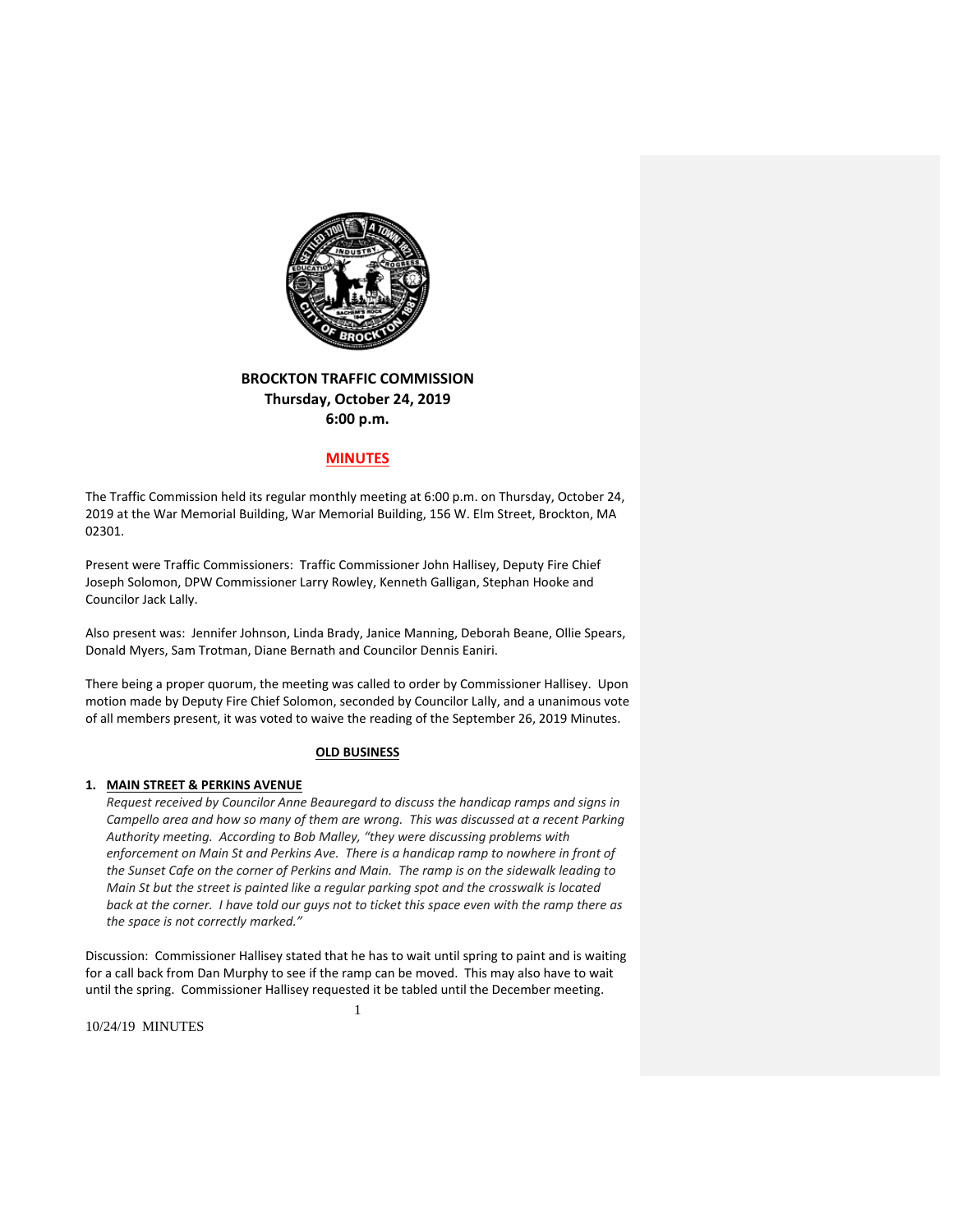## **SUBCOMMITTEE RECOMMENDATION: TO TABLE PENDING OPINION BY DAN MURPHY, JR., P.E., M.ASCE.**

Upon motion duly made by Ken Galligan, seconded by Councilor Lally, and a unanimous vote of the members present, it was

## **VOTED: TO APPROVE SUBCOMMITTEE RECOMMENDATION TO TABLE.**

### **2. MERIAN'S**

*John Merian is requesting to eliminate 2 parking spaces in front of his off street parking entrance in order to use side lot for parking. Also, place proper signage on L Street.*

### **SUBCOMMITTEE RECOMMENDATION:**

- **"DO NOT BLOCK DRIVEWAY" ON LIGHT POLE NORTH OF PARKING LOT DRIVE WAY ENTRANCE ON MAIN STREET**
- **REMOVE PARKING SPACE IN FRONT OF RAMP ON MAIN STREET**
- **"DO NOT ENTER" SIGN ON POST NW CORNER EXITING PARKING LOT ON L STREET**
- **SIGN ON FENCE "ONE WAY" DIRECTLY ACROSS FROM DRIVEWAY EXITING MERIAN'S PARKING LOT ON L STREET.**
- **ON POLE #3 ON L STREET "DO NOT ENTER" SIGN EAST SIDE OF POLE.**

Discussion: Commissioner Hallisey stated that he would put temporary ladder marks indicating no parking in front of the driveway and this can be done around October 27<sup>th</sup>, weather permitting. On the Motion, Ken Galligan stated that both #1 and #2 above should indicate "on Main Street."

Upon motion duly made by Councilor Lally, seconded by Steve Hooke, and a unanimous vote of the members present, it was

### **VOTED: TO APPROVE SUBCOMITTE RECOMMENDATION, AS AMENDED.**

#### **3. LOUIS STREET**

*Request received from Councilor Jack Lally for 25 mph speed limit signs on Louis Street.*

#### **SUBCOMMITTEE RECOMMENDATION:**

- **ON POLE #7 25MPH SPEED LIMIT ACROSS FROM 16 (SOUTH) FOR EASTBOUND TRAFFIC**
- **POST AND 25MPH SIGN YELLOW STRIPE IN BETWEEN #76 AND # 82 FOR WESTBOUND TRAFFIC**

Discussion: Commissioner Hallisey informed the board that he received communication from Dan Murphy that he will attend the December meeting to discuss issues with the board's 25 mph designation.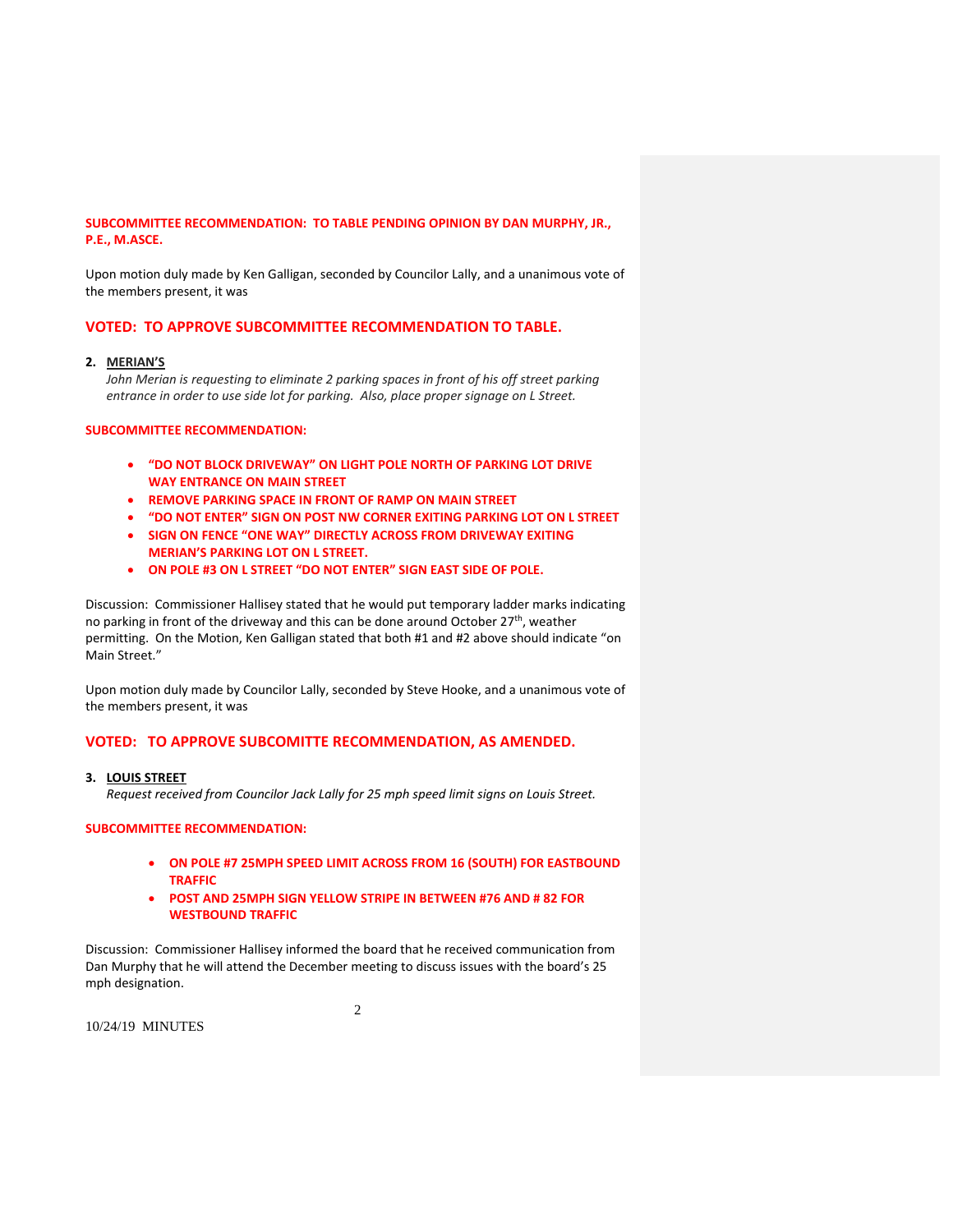Ken Galligan pointed out that on #1 "for eastbound traffic" should be added and on #2, "for westbound traffic" should be added.

It was recommended to postpone until the December 5<sup>th</sup> meeting to discuss further with Dan Murphy, Jr., P.E., M.ASCE.

Councilor Lally made a motion to postpone until the December 5<sup>th</sup> meeting.

Upon motion duly made by Councilor Lally, seconded by Steve Hooke, and a unanimous vote of the members present, it was

## **VOTED: TO POSTPONE UNTIL THE DECEMBER 5, 2019 MEETING.**

#### **4. AMES STREET**

*Request received from Councilor Jack Lally to revisit "No Parking" regulations on the south side of Ames Street.*

#### **SUBCOMMITTEE RECOMMENDATION:**

### **"NO PARKING" ON AMES STREET FROM NORTH MAIN STREET TO NORTH CARY STREET SOUTH SIDE (EAST BOUND TRAFFIC).**

Discussion: Ken Galligan gave a clarification by stating that Ames Street is narrow and people park on both sides of Ames Street. It is difficult to pass due to the narrow width. His reasoning is that when cars are parked on both sides it becomes a public safety issue.

Upon motion duly made by Councilor Lally, seconded by Deputy Fire Chief Solomon, and a unanimous vote of the members present, it was

## **VOTED: TO APPROVE SUBCOMMITTEE RECOMMENDATION.**

#### **SIGN REQUESTS:**

#### **5. 182 MARKET STREET**

*Request received from Jennifer Cintron of 182 Market Street who is requesting a guardrail in front of her home (or to the corner) due to accidents and feeling unsafe.*

## **SUBCOMMITTEE RECOMMENDATION:**

**NO ACTION AT THIS TIME**

Discussion: Ken Galligan explained that the subcommittee along with the city councilor looked at the site and could not come up with a location where the resident is requesting a guardrail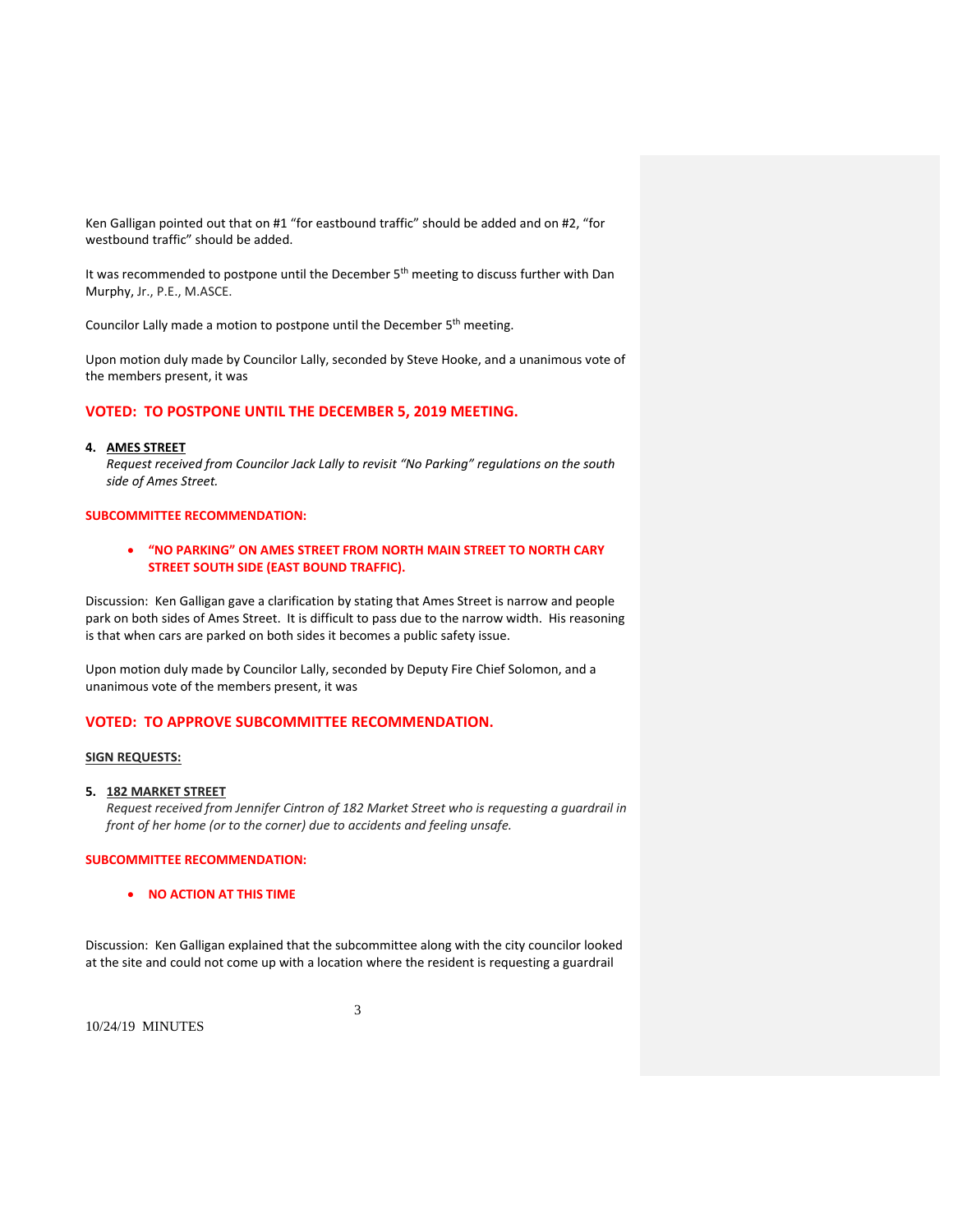and were unable to make a determination. The city councilor was going to contact the resident for further information.

Upon motion duly made by Deputy Fire Chief Solomon, seconded by Councilor Lally, and a unanimous vote of the members present, it was

## **VOTED: TO TAKE NO ACTION AT THIS TIME.**

## **6. 73 CARY STREET**

*Request received from Maria Miranda, who is requesting a "Deaf" sign along with a "Do Not Block Driveway" sign. She states that traffic is horrible and that there is a traffic light up ahead but no one will let her leave her driveway.*

#### **SUBCOMMITTEE RECOMMENDATION:**

- **"DEAF PERSON" SIGN ON POLE #2 IN FRONT OF 86 CARY STREET.**
- **"DEAF PERSON" SIGN ON POLE IN FRONT OF 63 CARY STREET.**

Upon motion duly made by Councilor Lally, seconded by DPW Commissioner Rowley, and a unanimous vote of the members present, it was

### **VOTED: TO APPROVE SUBCOMMITTEE RECOMMENDATION.**

#### **7. AMES STREET & INTERVALE STREET**

*Request received from Tina Johnson of 107 Ames Street, for a "Stop" sign and "Slow Down Children" sign due to speeding, almost been hit and children crossing.*

### **SUBCOMMITTEE RECOMMENDATION:**

**NO ACTION AT THIS TIME.**

Upon motion duly made by DPW Commissioner Rowley, seconded by Councilor Lally, and a unanimous vote of the members present, it was

## **VOTED: TO TAKE NO ACTION AT THIS TIME.**

#### **8. COTTAGE GROVE AVENUE**

*Request received from Claudio Miranda of 27 Cottage Grove Avenue, who is requesting a "Dead End" signs on pole #3 in front of 26 Cottage Grove Avenue (after Curtis Street). The street is a dead end with no other outlet to another street.*

4

### **SUBCOMMITTEE RECOMMENDATION:**

**"DEAD END" SIGN ON COTTAGE GROVE DRIVE BY HILLBERG AVE**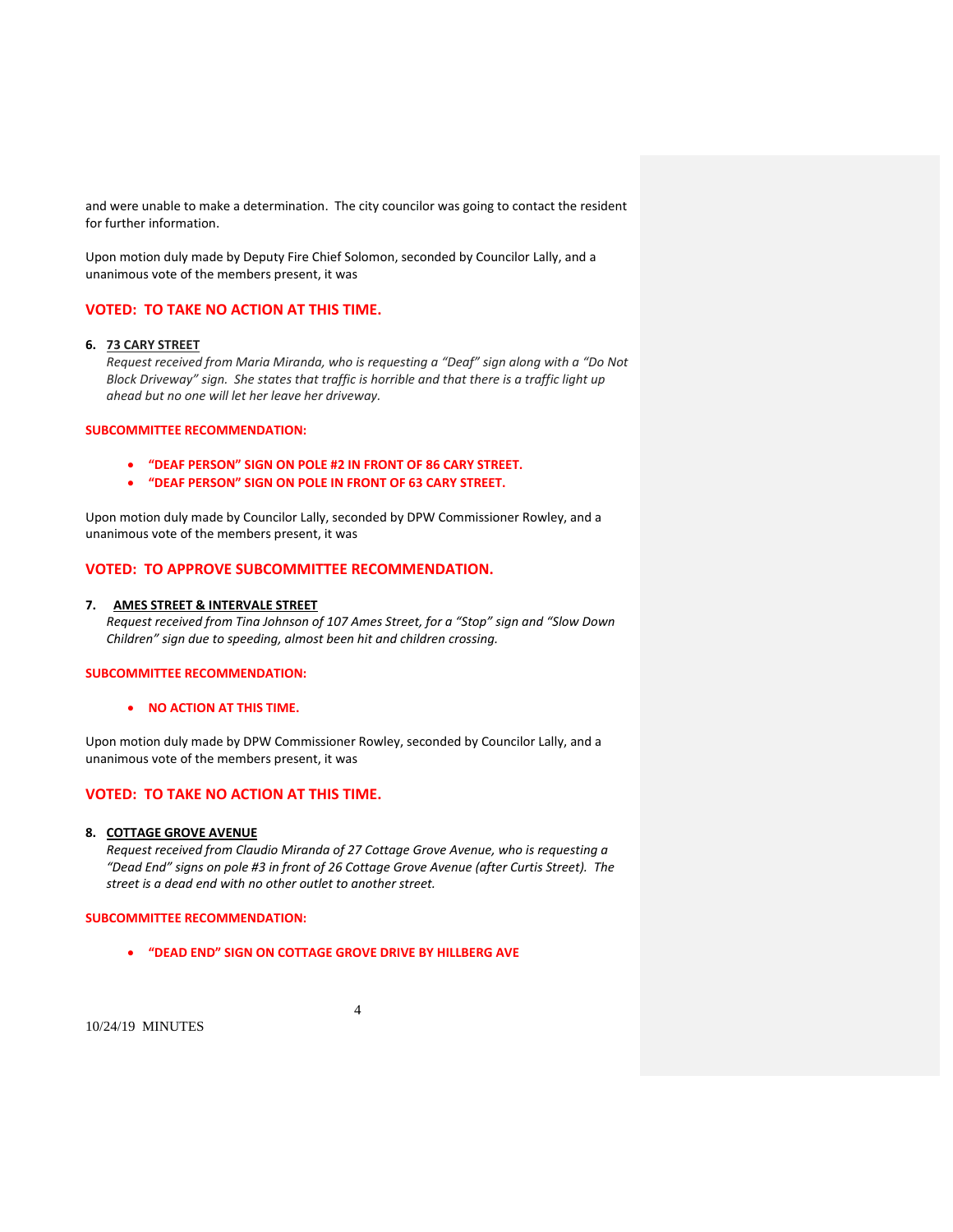Upon motion duly made by DPW Commissioner Rowley, seconded by Councilor Lally, and a unanimous vote of the members present, it was

### **VOTED: TO APPROVE SUBCOMMITTEE RECOMMENDATION.**

#### **9. HILLBERG AVENUE & LONGWOOD AVENUE**

*Request received from Sean Murphy who resides at 77 Longwood Avenue and is requesting a "Stop" sign at the intersection of Hillberg Avenue and Longwood Avenue (on the Longwood Avenue side) due to multiple accidents at this intersection. (Board members: 3 year accident history previously provided).*

### **SUBCOMMITTEE RECOMMENDATION:**

- **1. PLACE A "STOP AHEAD" SIGN ON POST WITH YELLOW STRIPE/TAPE @ 121 HILLBERG AVENUE EAST OF THE FIRE HYDRANT FOR WESTBOUND VEHICLES.**
- **2. PLACE A "STOP AHEAD" SIGN ON POST WITH YELLOW STRIPE/TAPE IN FRONT OF 184 HILLBERG AVENUE @ THE STOCKADE FENCE FOR EASTBOUND VEHICLES.**
- **3. DPW REMOVE SHRUBS ON NORTHWEST CORNER OF LONGWOOD AVENUE AND HILLBERG AVENUE HEADING EAST.**
- **4. PLACE RED STRIPING ON ALL STOP SIGNS.**
- **5. REPLACE STOP SIGN POST IF NEEDED.**
- **6. CHANGE STREET LIGHT TO 185 DOUBLE LIGHT.**
- **7. ADD STOP SIGNS AND PAINT TO MAKE LONGWOOD AVE 4 WAY STOP DUE TO MV ACCIDENTS.**

### **ADDED:**

- **"STOP AHEAD" SIGN AND POST LONGWOOD AVE (NORTH BOUND TRAFFIC) EAST SIDE 30 FEET NORTH AT CARROLL AVE**
- **"STOP AHEAD" SIGN AND POST WEST SIDE LONGWOOD AVE (SOUTH BOUND TRAFFIC) 25 FEET SOUTH OF WILLEY ST**
- **REMOVE SMALL TREE BLOCKING STOP SIGN BETWEEN #72 AND #78 LONGWOOD AVE.**

## **VOTED: PREVIOUSLY APPROVED AT THE 9/26/19 MEETING.**

## **10. 92 ALDEN STREET**

*Request received from Samuel Trotman who resides at 92 Alden Street for a "No Parking" sign on Sawtell Avenue due to neighbors constantly parking on the grassed sidewalk which is causing land and property destruction.*

#### **SUBCOMMITTEE RECOMMENDATION:**

 **"NO PARKING HERE TO CORNER" SAWTELL AVENUE WEST SIDE FROM ALDEN STREET NORTHERLY TO DRIVEWAY @ 218 SAWTELL AVENUE IN BACK OF SIDEWALK**

5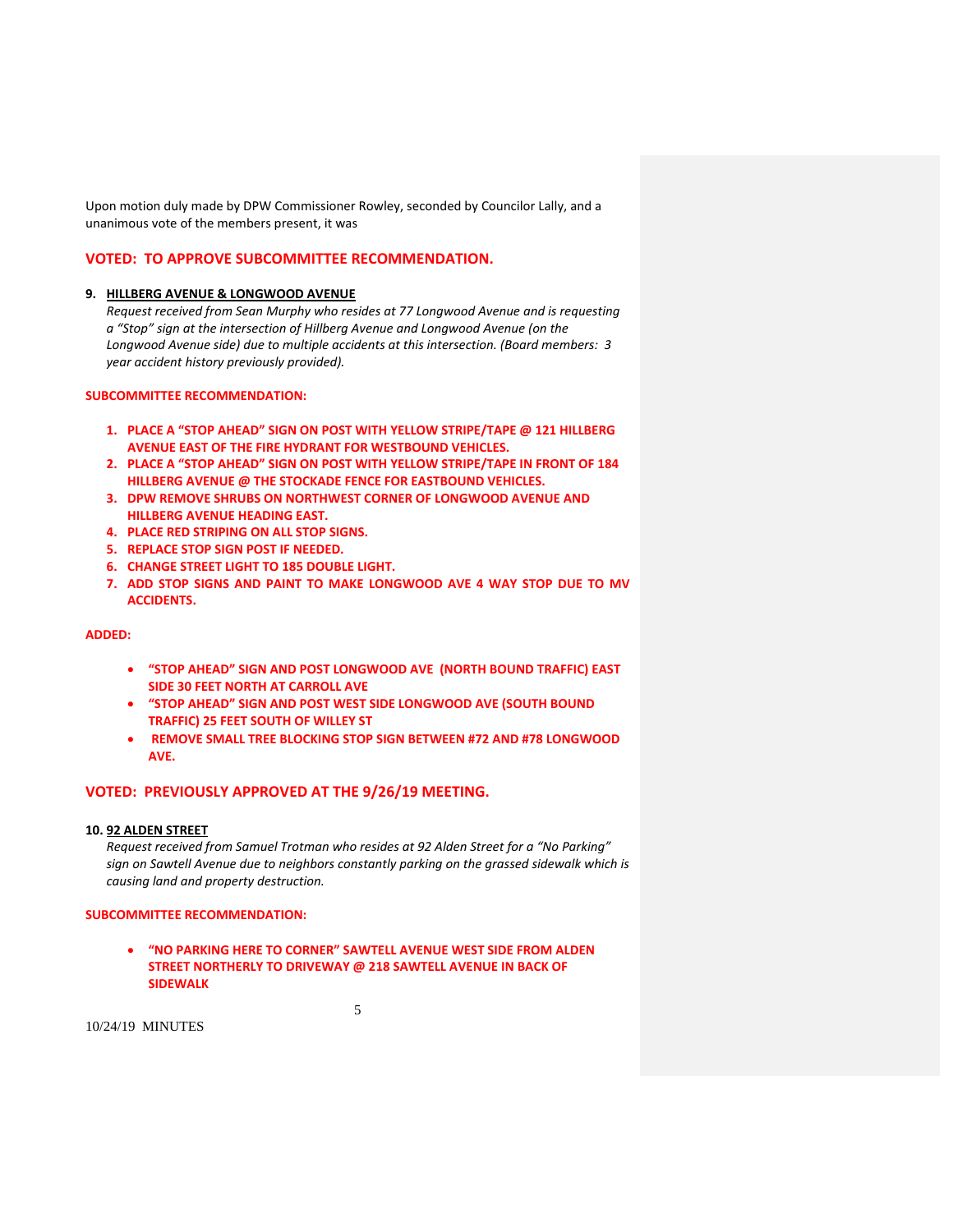Upon motion duly made by DPW Commissioner Rowley, seconded by Steve Hooke, and a unanimous vote of the members present, it was

Discussion: Commissioner Hallisey stated that the sign would be placed on the fence post to increase visibility. Mr. Trotman appeared and thanked the board.

Ken Galligan explained that when the subcommittee went back there the second time, when cars are coming out of Alden Street and there is a car parked on the west side of Sawtell Avenue, you cannot see a car that comes up over the crown in the road.

## **VOTED: TO APPROVE SUBCOMMITTEE RECOMMENDATION.**

**NOTE:**

### **VESEY STREET**

## **SUBCOMMITTEE RECOMMENDATION:**

#### **CHANGE 30 MPH SIGN ON VESEY STREET TO 25 MPH**

Discussion: Commissioner Hallisey recommended postponing this item until the December 5<sup>th</sup> meeting.

Upon motion duly made by Councilor Lally, seconded by Deputy Fire Chief Solomon, and a unanimous vote of the members present, it was

## **VOTED: TO POSTPONE UNTIL THE DECEMBER 5, 2019 MEETING.**

#### **HARVARD STREET**

### **SUBCOMMITTEE RECOMMENDATION:**

- **220 HARVARD STREET: CHANGE 30 MPH SIGN TO 25 MPH SIGN**
- **183 HARVARD STREET: CHANGE 30 MPH SIGN ON POLE #20 TO 25 MPH SIGN**

Discussion: Commissioner Hallisey recommended postponing this item until the December 5<sup>th</sup> meeting.

Upon motion duly made by Councilor Lally, seconded by Deputy Fire Chief Solomon, and a unanimous vote of the members present, it was

### **VOTED: TO POSTPONE UNTIL THE DECEMBER 5, 2019 MEETING.**

### **NEW BUSINESS**

### **11. BATTLES FARM VILLAGE**

6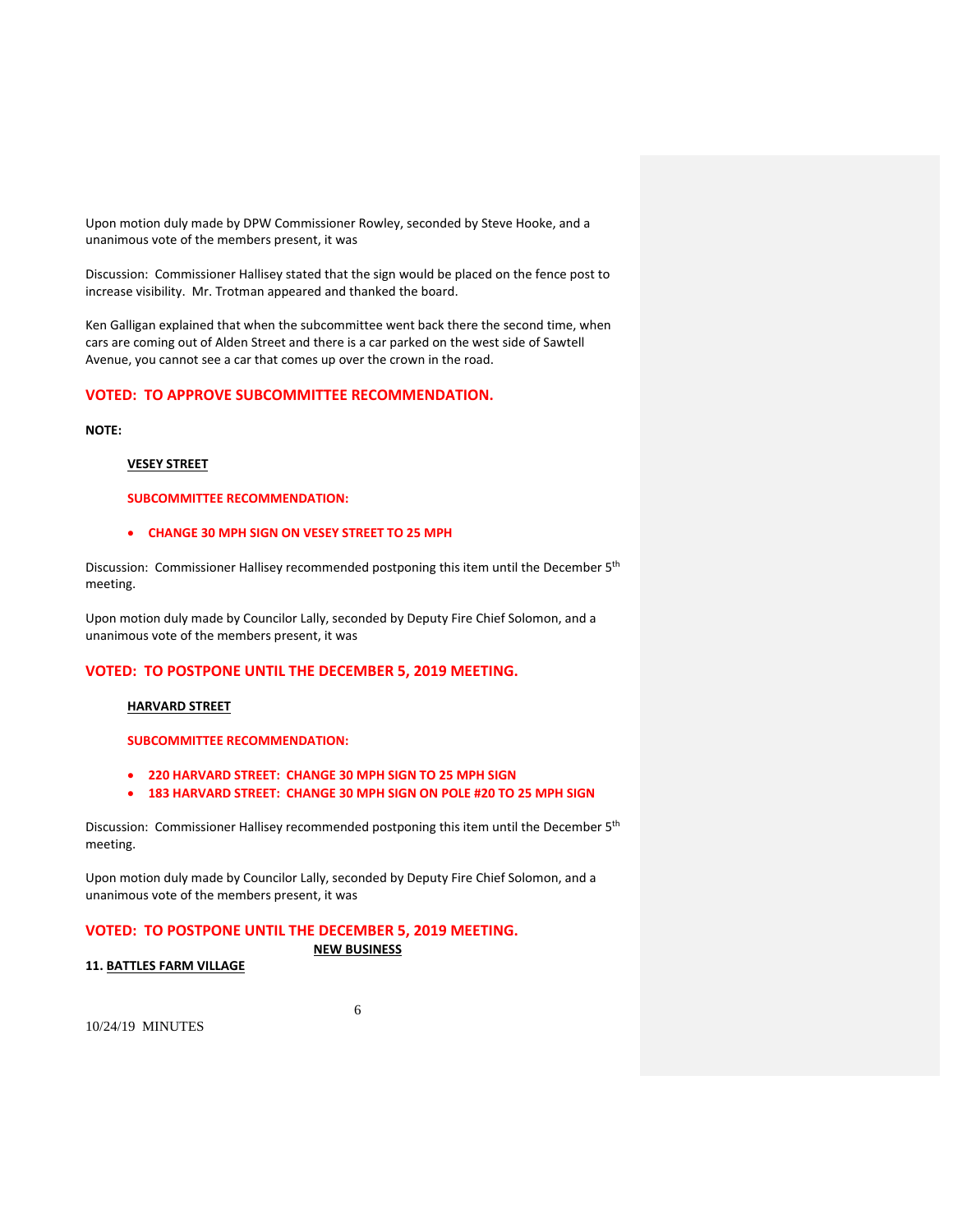*Request received from John Holmgren, P.E., of J.K. Holmgren Engineering, Inc. for Battles Farm Village who would like to make their main access road one way. It is a private way but we felt the Traffic Commission should be involved to be sure it's properly noticed and any safety concerns are addressed. (Board members: Plans were provided to those who attended 10/15/19 subcommittee review).*

Discussion: Scott Faria, R.P.L.S., of J.K. Holmgren Engineering appeared along with Diane Bernath of First Realty Management Company to discuss Battles Farm Village turning their entrances and exits into a one-way. Right now it is two-way traffic, the community building right in the front on the southwest side of the property. They would like to have the entrance there with a gate so that they can have control over who is coming in and out of the property.

The rest of the property driveway are all two-ways and will remain that way. There will be signage put up. The residents will have a key code. The gates will automatically open with emergency sirens.

Mr. Faria stated he spoke with DPW Engineer Howard Newton and representatives at Brockton Area Transit Authority (BAT). Neither had any concerns. BAT stated they will adapt with the changes. Ms. Bernath stated that they could obtain a FOB that would automatically open the gate.

Ken Galligan asked where proposed gate on the plan going to be and was told by Mr. Faria that it will be right at the turn around at the community building. It was suggested that the gate put before the turnaround because without it, when someone turns in they have to back out onto Battle Street. Put the gate passed the turnaround so that people can turn around rather than having to back out.

Ms. Bernath asked if the board would be agreeable if there was a turnaround before the gate. Mr. Faria stated that there was not enough room. There is an inlet at the mailbox area.

Ken Galligan voiced his concern when BFD 2 companies that come from the north that come into this project by way of Rutland Street (#3 Montello, #7 Cary Hill) and 2 companies that come from Pleasant Street downtown. When they go to Battles Farm Village, they come up Pleasant to Hereford Street to Spring Street to N. Warren Avenue. When they get to North Warren Avenue and Battles Street depending upon where the number is, they either go into the left driveway or the right driveway. Keep in mind that when the fire department comes in that they are coming in both directions. If Engine #7 or #3 is coming in from Rutland Street and have to go over to a street address that is all the way over on the far west of the property, they will be coming that unrestricted street and take a right against traffic. Mr. Galligan doesn't see that as a huge problem. The trucks will go the fastest way to get to the call. He continued by saying if there is parking on both sides of the street and then a fire truck was going down the street the wrong way and a car was coming up the right way, this would create a problem. In the proposal is there room for 2 cars to pass on the main street. Ms. Bernath stated that she thought there was parking on one side. Mr. Galligan stated that it is critical the main street remains one way so that emergency vehicles can maneuver in and out. The whole issue behind this is security.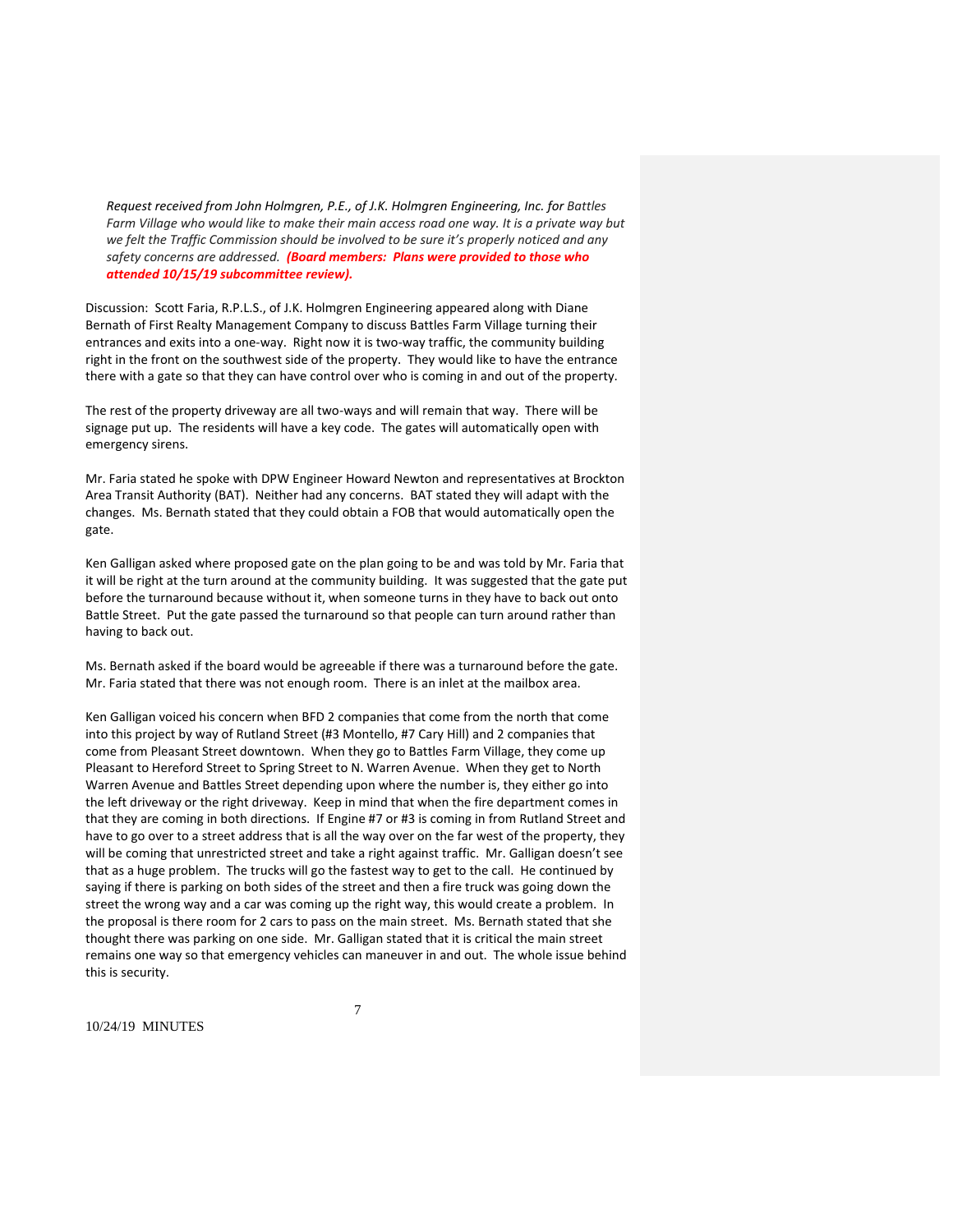Deputy Fire Chief Solomon stated that the gates did not work out too well at Davis Commons who is also managed by First Realty Management Company. The gates have been knocked down. Ms. Bernath stated that they have not purchased the gates yet and may also consider putting bollards in.

Ken Galligan stated that this is something that we want to discuss and make a decision tonight or do we want to send it to subcommittee or do you want to talk to members of the BFD. Deputy Fire Chief Solomon suggested sending it to subcommittee and he will talk to members of the fire department.

Ken Galligan asked what UPS trucks will need to do to get access into the project. There are a lot of online orders that will require deliveries.

Steve Hooke recommended sending this to subcommittee. Deputy Fire Chief Solomon informed Ms. Bernath that the subcommittee will be out there **November 19th (note correct date).**

Upon motion duly made by Steve Hooke, seconded by DPW Commissioner Rowley, and a

unanimous vote of the members present, it was

## **VOTED: TO REFER TO SUBCOMMITTEE.**

#### **12. MARKET STREET**

*Request of Ward 4 Councilor Susan Nicastro on behalf of Ward 4 resident Mary Ellen Ryder Stoddard of 182 Perkins Avenue, to address traffic problems and reduce confusion on Market Street at its intersection with Montello Street Warren Avenue by creating lanes using painted arrows so that vehicles that will turn left onto Montello Street Warren Avenue get into a formally created left lane at this end of Market Street, and vehicles turning right onto Montello Street Warren Avenue get into a formally created right lane. This will relieve the current situation in which vehicles turn left or right from anywhere at the street end, causing accidents and near accidents. We respectfully request this relief or such other relief as the Commission may find appropriate to address these issues.*

Discussion: Ken Galligan stated this item should probably be Warren Avenue, not Montello Street. He further stated that he has observed that when you come down Market Street to Warren Avenue, cars are in the right hand land and then take a left cutting in front of people. It needs to have arrows indicating left turn, right turn.

Upon motion duly made by Ken Galligan, seconded by Steve Hooke, and a unanimous vote of

the members present, it was

**VOTED: TO REFER TO SUBCOMITTEE.**

**13. LITCHFIELD STREET AND CARL AVENUE INTERSECTION**

8

10/24/19 MINUTES

**Formatted:** Space After: 18 pt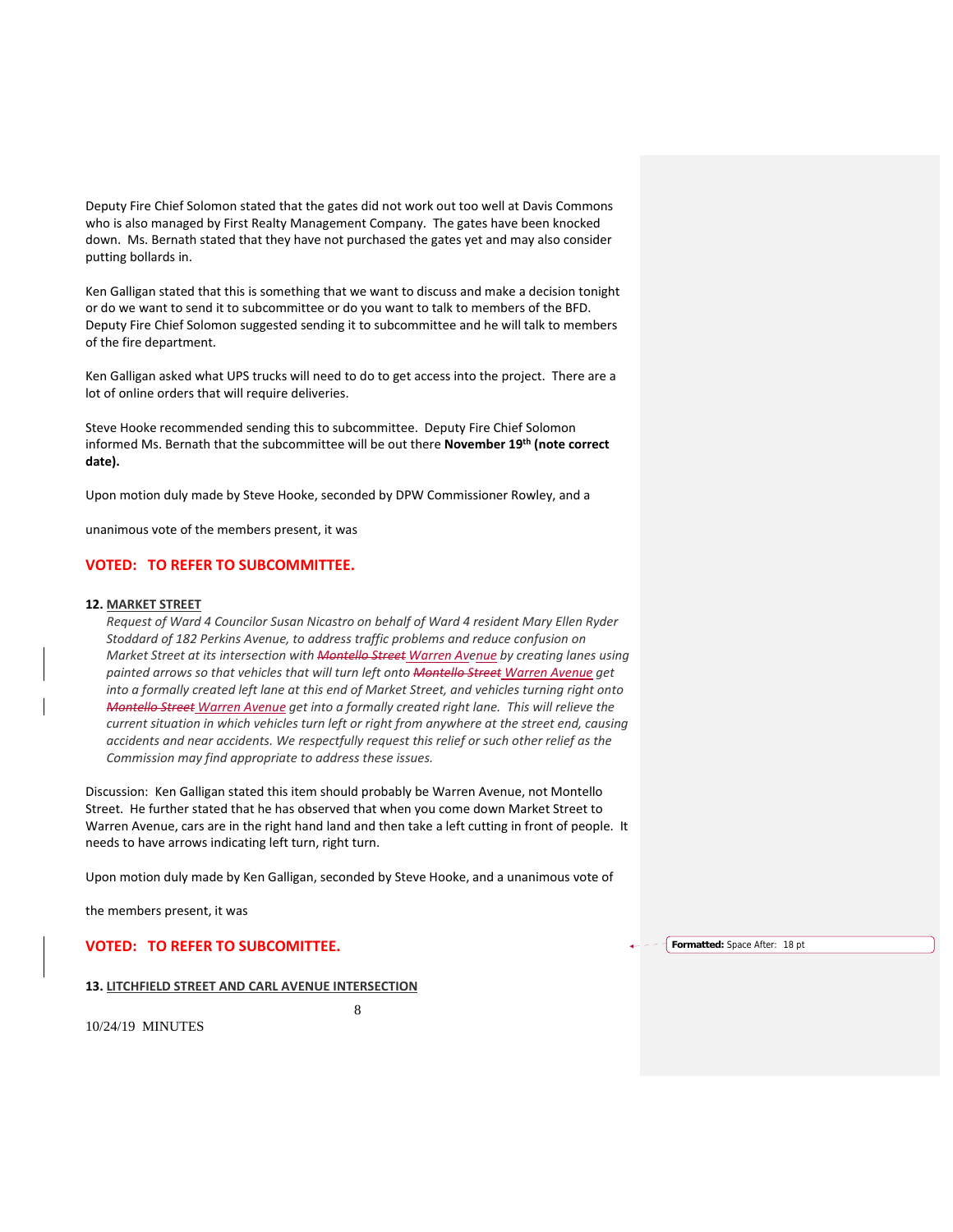*Request of Ward 4 Councilor Susan Nicastro on behalf of Ward 4 resident Donald Myers of 50 Carl Avenue for the erection of a stop sign on Litchfield Street at its intersection with Carl Avenue.*

Discussion: Mr. Myers stated that there is a stop sign on the westbound side of Litchfield Street but not on the eastbound side and the way it is set up, you really cannot tell that there is a road there. When it was originally set up the street had 2 houses on it. Coming up there is a very steep hill and very little indication there is a street there. Carl Avenue has a lot of traffic on it. He lives on the east side of Carl Avenue and has had 4 cars hit his fence. About 15 years ago they put a stop sign on the west side and a huge Litchfield Street sign with nothing on the other side. Residents are baffled as to why there is no signage. Mr. Myers said something should be done due to the accidents.

Commissioner Hallisey informed Mr. Myers that the subcommittee will be there to look at it on **November 19, 2019 (please note correct date).**

Upon motion duly made by Ken Galligan, seconded by DPW Commissioner Rowley, and a

unanimous vote of the members present, it was

## **VOTED: TO REFER TO SUBCOMMITTEE.**

#### **14. 325 COPELAND STREET**

*Request received by Councilor Anne Beauregard who stated that she has a friend that visits her sick father daily on Copeland St and van is parked and blocks intersection view and last night was the car accident. There is no sign that prevents on street parking there.*

Discussion: Ken Galligan stated that this area is south of Southworth Street.

Upon motion duly made by Steve Hooke, seconded by Ken Galligan, and a unanimous vote of

the members present, it was

### **VOTED: TO REFER TO SUBCOMMITTEE.**

#### **SIGN REQUESTS:**

#### **15. WEST ELM STREET EXT.**

*Request received from Richard Saba of 1160 West Elm Street Ext. who is request two fundamental speed signs; 1) just east of the animal shelter, 2) right before Swift Road. The street is newly paved and there are speeders coming and going to and from Easton. (Board members: Sign request form provided at 10/24/19 meeting).*

Discussion: Ken Galligan and DPW Commissioner Rowley stated that the speed limit there is 30 mph. It was recommended to refer to subcommittee to place speed limit signs.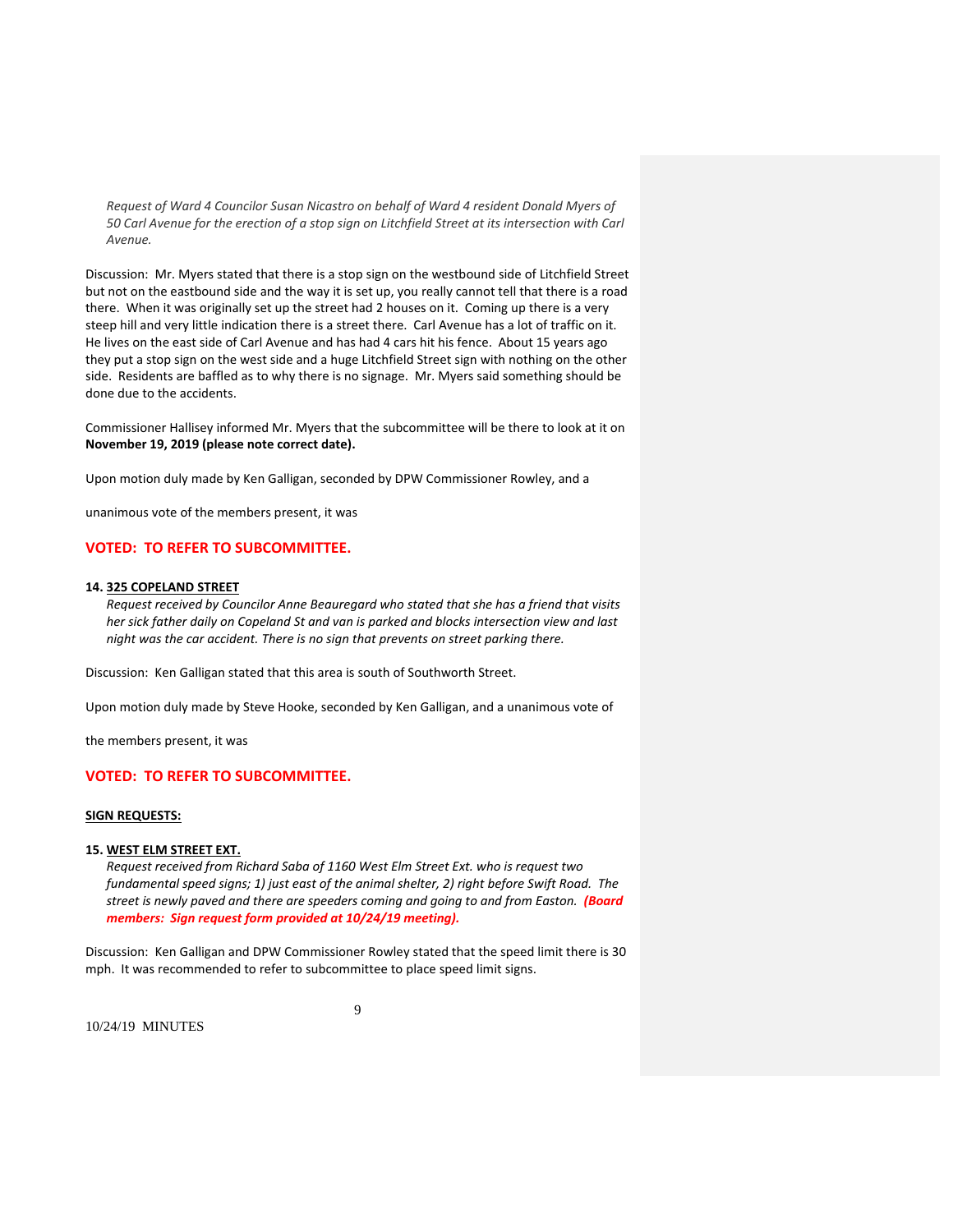Upon motion duly made by Ken Galligan, seconded by Steve Hooke, and a unanimous vote of

the members present, it was

## **VOTED: TO REFER TO SUBCOMMITTEE.**

## **16. CRICKETT ROAD & RAYMOND ROAD AND CRICKETT ROAD & SOPHIA ROAD – 4‐WAY STOP**

*Request received from Fran Cohen of 41 Crickett Road along with a petition signed by 15 other residents for a 4‐way stop sign on the corner of Crickett Road and Raymond Road, and Crickett Road and Sophia Road as well as "Slow Down" signs, very visible flashing "Stop" signs and police officers occasionally to address numerous accidents on these corners due to people speeding and not stopping at stop signs. (Board Members: Petition provided at 10/24/19 meeting).*

Upon motion duly made by Ken Galligan, seconded by Deputy Fire Chief Solomon, and a

unanimous vote of the members present, it was

### **VOTED: TO REFER TO SUBCOMMITTEE.**

#### **17. 59 HUNTINGTON STREET**

*I am the owner and resident of 59 Huntington Street, Brockton 02301. Our home is located on the corner of Huntington Street and Wayland Street (both two way streets). In the past 10 years, a car has hit our home twice and the fence numerous times, especially during the winter. We had to remove the existing hedges and replace them with a wired fence because of cars sliding through our front yard. Now every time a car hits the fence, they leave the scene and we are responsible for the damage, which includes submitting multiple claims through our home insurance, paying a deductible and our policy increasing. This is becoming a financial burden. (Board members: Google map picture provided at 10/24/19 meeting).*

Discussion: DPW Commissioner Rowley recommended sending to subcommittee as this is a very narrow street no wider than a driveway. The board was not sure whether the resident was looking for a guardrail or making the street a one‐way. According to the Google map picture of the property, there did not appear to be enough room for a guardrail and the fence may be on city property. The fence would have to be moved on the Wayland Street side if a guardrail is deemed appropriate.

Upon motion duly made by Ken Galligan, seconded by Deputy Fire Chief Solomon, and a

unanimous vote of the members present, it was

### **VOTED: TO REFER TO SUBCOMMITTEE.**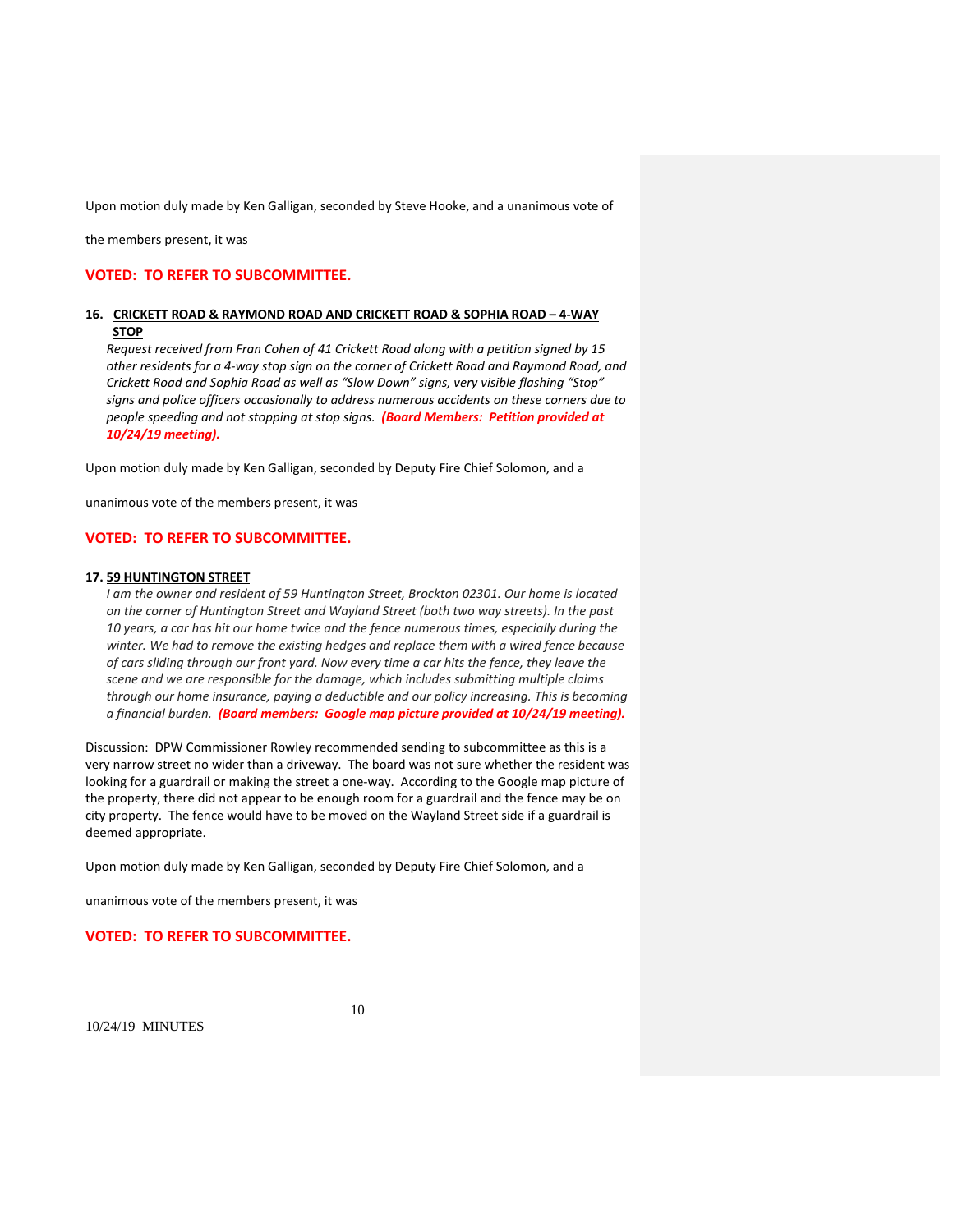#### **18. 66 HOBSON STREET**

*Request received from Ellie Amado who resides at 66 Hobson Street and is requesting a 3‐ way stop due to several accidents. She claims the street is too narrow and you cannot see other cars unless you go passed the stop sign which is very dangerous. (Board members: Google map pictures provided at 10/24/19 meeting).*

Upon motion duly made by Ken Galligan, seconded by DPW Commissioner Rowley, and a

unanimous vote of the members present, it was

## **VOTED: TO REFER TO SUBCOMMITTEE.**

#### **19. ARMISTON STREET AND ALLERTON STREET**

*Request received from Councilor Jack Lally on behalf of residents requesting a "Dead End" sign.*

Discussion: Councilor Lally stated that residents are concerned with the increase traffic on their street due to the new development nearby. Passed Allerton, the road is a dead end. Residents would like to have it noted so that people do not enter mistakenly to get into the new development. There is also a bit of a roadway that according to the minutes of some planning/zoning meetings is supposed to be for emergency vehicles only but according to others it is open for general traffic. He would like the subcommittee to also take a look at that to determine if it is open for general traffic.

Upon motion duly made by Deputy Fire Chief Solomon, seconded by DPW Commissioner

Rowley, and a unanimous vote of the members present, it was

## **VOTED: TO REFER TO SUBCOMMITTEE.**

#### **20. NORWICH ROAD**

*Councilor Jack Lally stated Captain Hallisey would like a "Stop" sign at the end of Norwich Road, for northbound traffic which intersects with Coe Road.* 

Discussion: Councilor Lally explained that Norwich Road ends at Coe Road and both have been paved recently. The residents on Norwich Road are concerned about people taking the corner because there a lot of kids in that area.

Upon motion duly made by Ken Galligan, seconded by Steve Hooke, and a unanimous vote of

the members present, it was

### **VOTED: TO REFER TO SUBCOMMITTEE.**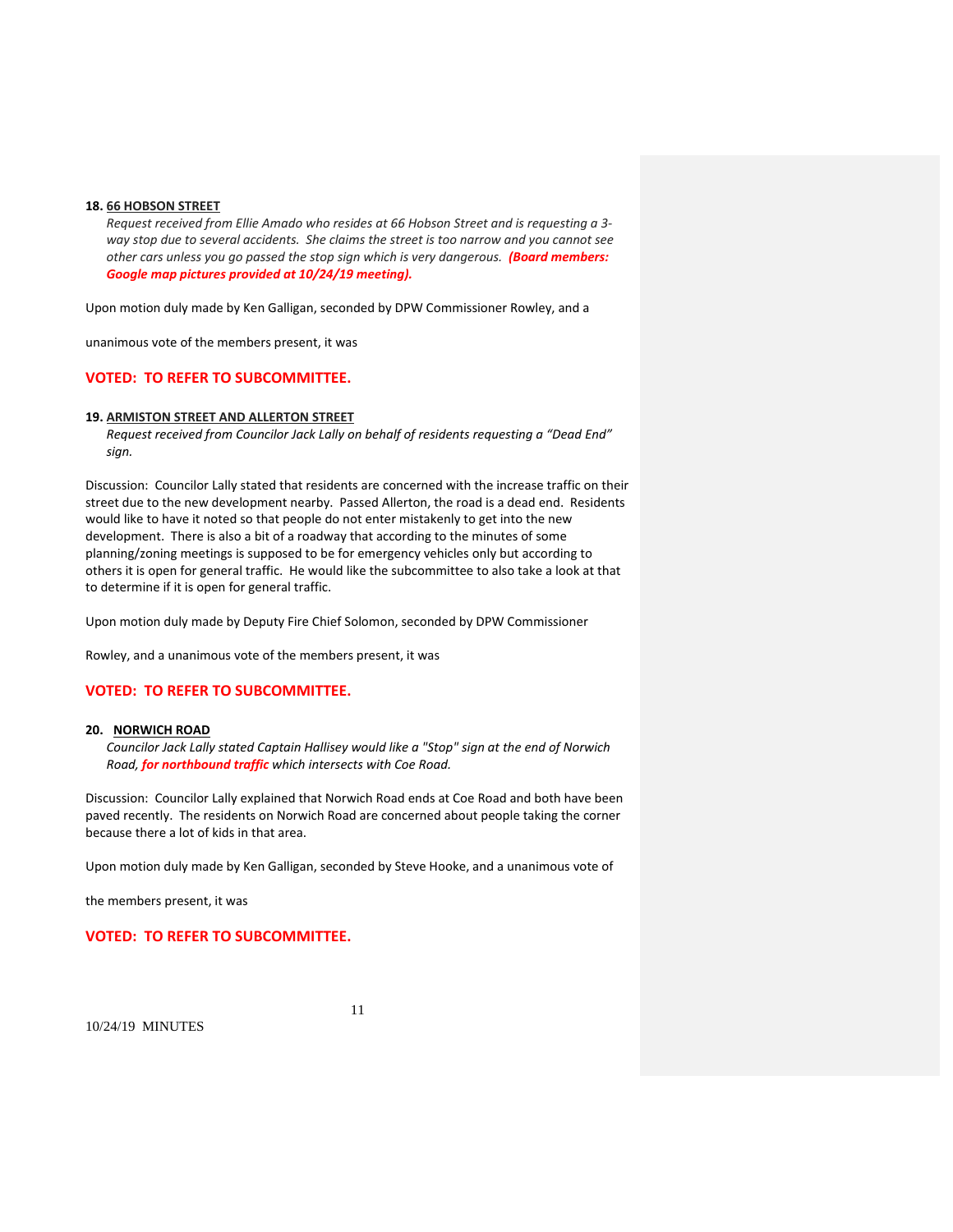#### **21. DOWNEY ROAD**

*Request received from Councilor Jack Lally for a "Stop" sign at the end of Downey Road, across from 132 Dixon Road.* 

Discussion: Councilor Lally stated that this is the same issue as above. Downey Road runs into Dixon Road. The residents on Dixon Road are looking for a stop sign for people coming off of Downey Road.

Upon motion duly made by Commissioner Rowley, seconded by Steve Hooke, and a unanimous

vote of the members present, it was

## **VOTED: TO REFER TO SUBCOMMITTEE.**

#### **22. NORTH MAIN STREET**

*Request received for "No Parking Weekdays 8:00 a.m. – 9:30 a.m. and 2:00 p.m. – 3:30 p.m." signs on the west side of North Main Street in front of the Angelo School.* 

Discussion: Lieutenant Frank Vardaro, requested these signs be put up. Commissioner Hallisey stated that he would have Lieutenant Vardaro appear at the subcommittee to explain further.

Upon motion duly made by DPW Commissioner Rowley, seconded by Deputy Fire Chief

Solomon, and a unanimous vote of the members present, it was

### **VOTED: TO REFER TO SUBCOMMITTEE.**

#### **23. NOYES AVENUE (OFF OF SOUTHWORTH STREET)**

*Request received from Councilor Dennis Eaniri for a "No through Traffic – 3:00 p.m. – 6:00 p.m." due to street being used as a short cut/cut through to come out onto Copeland Street.*

Discussion: Councilor Eaniri discussed the volume of daily traffic on Southworth Street during these particular hours. The problem residents are having is that Noyes Avenue is becoming a major cut through. People go by Jane Terrace and see that they can cut through Noyes Avenue onto Carlton Avenue to get to Copeland Street. Noyes Avenue is a neighborhood street with kids. Some cars are going 60 mph through there. Councilor Eaniri asked if the subcommittee could take a look during the hours listed so that they can see first-hand what the problem is.

Upon motion duly made by Commissioner Rowley, seconded by Councilor Lally, and a

unanimous vote of the members present, it was

### **VOTED: TO REFER TO SUBCOMMITTEE.**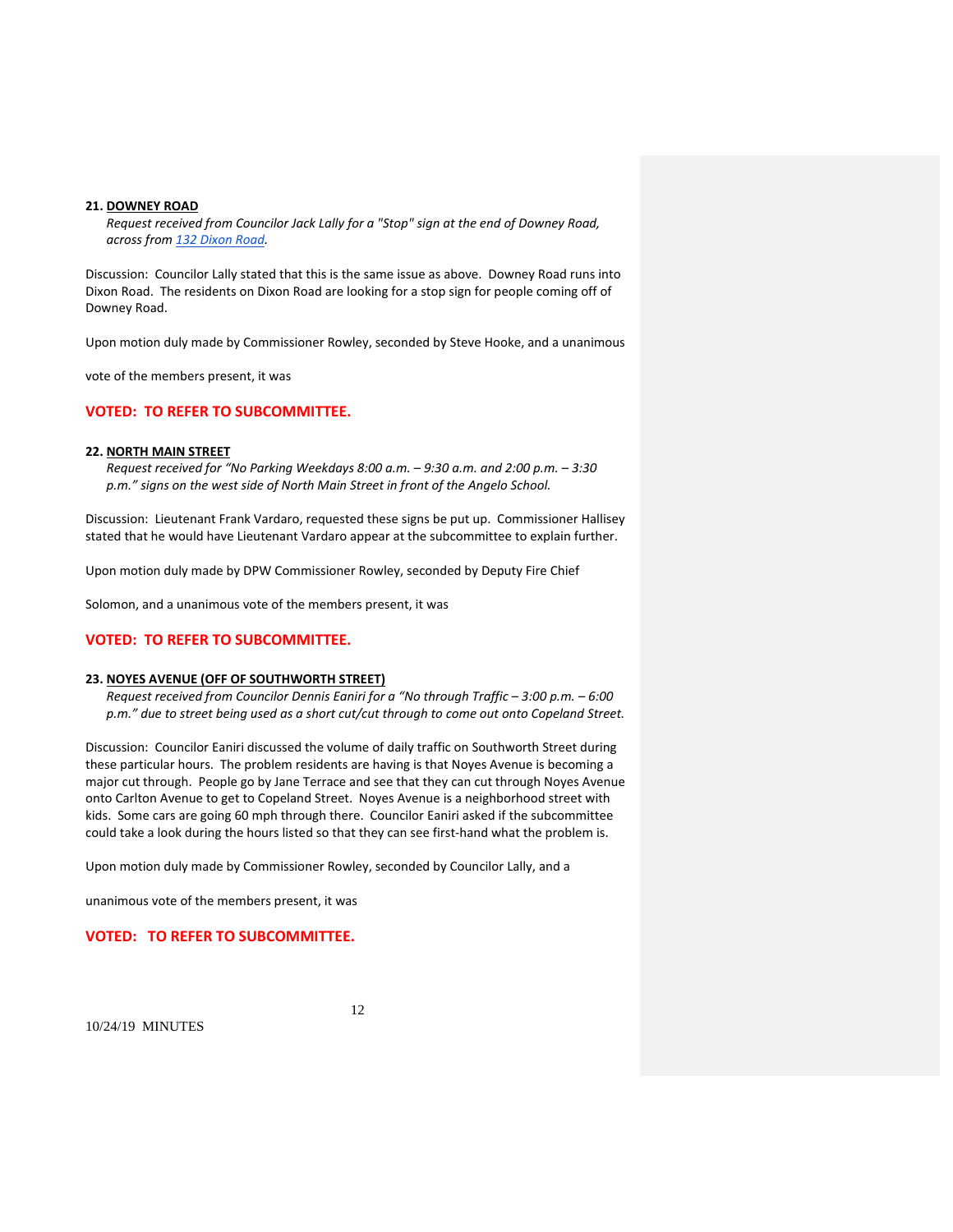#### **24. LONGWOOD AVENUE**

*Request received from Councilor Dennis Eaniri for "No Parking" signs on Longwood Avenue from Tribou Street to Menlo Street northerly. (Board members: pictures were provided at 10/24/19 meeting).*

Discussion: Councilor Eaniri appeared to speak on the parking issue and was accompanied by Deborah Beane who resides at 12 Longwood Avenue. Ms. Beane explained that there are 11 total houses on Longwood Avenue betweenTribou Street to Menlo Street on both sides and of the 11, 5 are 3‐family houses. That brings in 15 families with at least 2 cars each that adds 30 cars to 11 homes from Tribou Street to Menlo Street. Ms. Beane stated that she can no longer back out of her driveway because her views are blocked. The residents of 16 Longwood Avenue park too close to the fire hydrant. Residents park wherever they want even during the winter parking ban. They park on the west side of the street even though there are "No Parking" signs there. When winter arrives and you add snow and how narrow the street becomes with the snow, residents park wherever creating a single lane road. Ms. Beane informed Commissioner Hallisey that she calls the police department constantly December  $1<sup>st</sup>$  through April  $1<sup>st</sup>$ .

Councilor Eaniri stated that the cars are parked legally but the red car pictured was parked 1‐2 feet from the curb (Commissioner Hallisey stated this care should have been ticketed). He further discussed the truck parked at the stop sign and puts cones around his truck. Captain DiBari ticketed and towed a few years back as well as when Captain Gomes was commissioner. Councilor Eaniri pointed out the fact that landlords are charging extra to tenants to park in driveways which is creating a problem. Ms. Beane agreed that there are driveways but they are not parking in them. One person owns 3 of the 5 3-family homes. In her opinion, he is every essence of the word "slumlord", he doesn't shovel the sidewalks, doesn't mow the lawns, he has people bring in and dump stuff on the sidewalk so that it can get picked up by the city. He owns 9 building in the city. Ms. Beane stated that the only house that has inadequate parking is the house at the corner of Longwood Avenue and Menlo Avenue.

Commissioner Hallisey asked if they were looking to make this area all "No Parking" because if they were, they would be displacing approximately 30 vehicles that would have to park somewhere creating the issue elsewhere. This will be referred to subcommittee and he expects that a lot of people from the area will be coming before the board as a result. Councilor Eaniri responded by saying that they will be informed them that they have to park in their driveways.

Councilor Eaniri stated that he understood but something has to be done. He brought up that the issue worsens with house parties. Commissioner Hallisey pointed out that this issue has been brought before the board several times in the past and the council should look further into this issue.

Ken Galligan stated that normally "No Parking" signs are put up because of a public safety issue and what he is hearing is that Ms. Beane is having a problem backing out of her driveway. He understands that but opined that everyone that lives in a multi‐family house area has this problem. If the parked cars are illegally parked then that is a traffic enforcement issue. The concern that he has that if the board pulls all of these cars out, they are all going to have to go somewhere, possibly onto Tribou Street, Grafton Street to Bouve Avenue, etc. The board has to have a legitimate reason to make no parking. He honestly believes it is an enforcement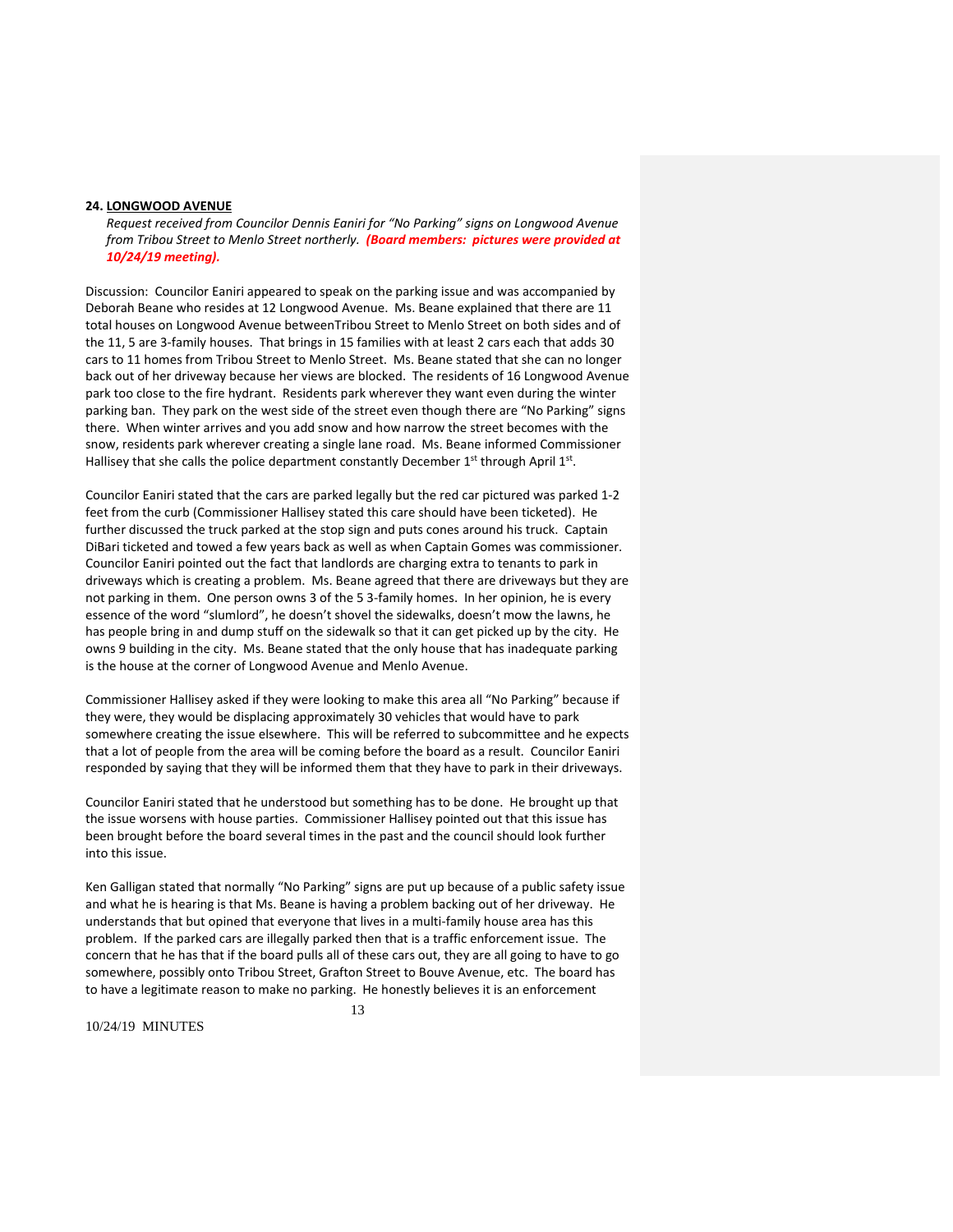issue. Ms. Beane stated that they have driveways they can use but choose not to use them. There are spaces that are not being utilized. There definitely should be no parking in front of 16 Longwood Avenue because there is not enough room legally to park with the fire hydrant there. Councilor Eaniri stated there should be no parking signs put up at Menlo Street because of the tree and the truck that parks there. Cars come up to the stop sign on an angle. Commissioner Hallisey suggested a "No Parking Here to Corner" may alleviate the issue. This could be a safety concern.

Ms. Beane stated that if no parking was an issue, maybe the board could look at restricting parking during the hours of 11:00 p.m. to 6:00 a.m./7:00 a.m. Another thing that has to be taken into account is the weekends are busier as well as when people have parties or gettogethers.

Commissioner Hallisey informed Ms. Beane to continue to call the police department for cars illegally parked. He further stated that they are short handed but the calls will be responded to.

Upon motion duly made by Councilor Lally, seconded by Steve Hooke, and a unanimous vote of the members present, it was

## **VOTED: TO REFER TO SUBCOMMITTEE.**

#### **25. NORTH AVENUE AND WINTER STREET**

*Request received from Councilor Jack Lally on behalf of residents for a crosswalk at North Avenue across Winter Street. (Board members: Google map picture provided at 10/24/19 meeting).*

Discussion: Councilor Lally spoke and stated that the residents on North Avenue have kids that cross the street for bus stops or go to the park down the street. This was discussed at the last subcommittee. Ken Galligan mentioned to him during the last subcommittee meeting that there was a plan in place to put crosswalks all the way down across Winter Street.

There was a whole plan layed out for Winter Street, North Avenue and Keswick Road maybe 3‐4 years ago. The subcommittee spent about an hour and a half there laying the whole thing out. He is not sure what happened to it.

Upon motion duly made by Ken Galligan, seconded by Steve Hooke, and a unanimous vote of

the members present, it was

## **VOTED: TO REFER TO SUBCOMITTEE.**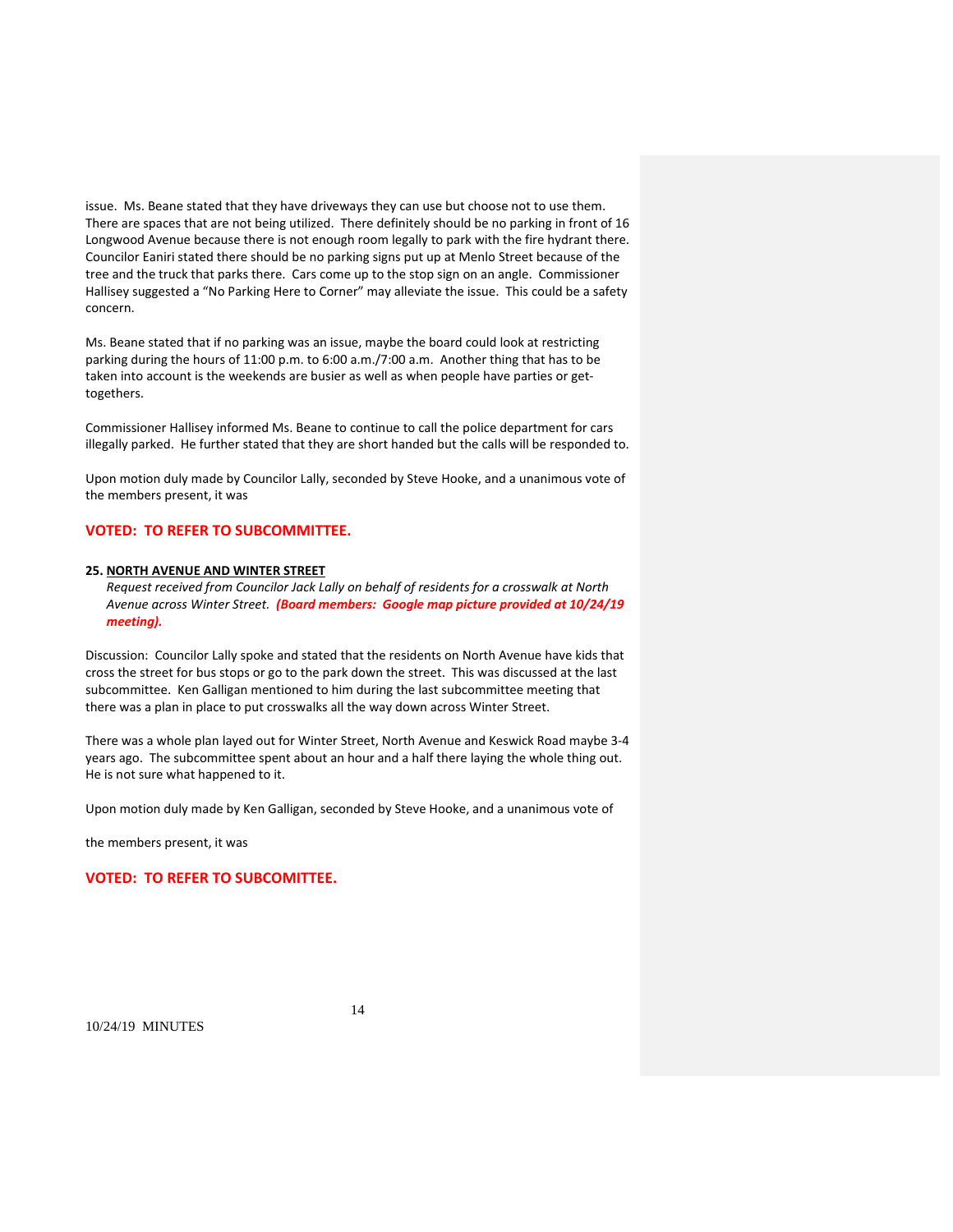### **26. NEW HEIGHTS CHARTER SCHOOL – 1690 MAIN STREET & 661 CENTRE STREET**

*Request received from Janice Manning, Director of Operations, New Heights Charter School: As you may recall, I went before the Traffic Commission to request School signage to be put in front of New Heights Charter School of Brockton to ensure the safety of Brockton's students. As a result of my initial meeting before the Brockton Traffic Commission, on February 22, 2018, I received an email On March 30, 2018 which read that the Traffic Commission contacted the MA DOT to obtain a recommendation and guidance in this matter.*

*I have not received any contact from the Brockton Traffic Commission since this the last email. Therefore, I am writing to request to be added to the agenda at the next Brockton Traffic Commission meeting to obtain an update and timeframe on this matter.*

*In addition, New Heights Charter School of Brockton has continued to expand, and it became* necessary for the School to open a second location: 661 Centre St. in Brockton. As a result, I *am requesting that the appropriate signage to be placed at this site as well. (Board Members: copy of prior Minutes, MA DOT response, letter to BPB provided at 10/24/19 meeting).*

Discussion: Janice Manning appeared with Ollie Spears to discuss their request. Commissioner Hallisey stated that the MA DOT letter opined that a school zone was not warrant and that the board had no objection to designating a school zone but explained that, according to the MA DOT opinion letter "…in order for there to be a marked crosswalk, a sidewalk must be installed on the east side of Route 28 in front of the school. Wheelchair ramps must also be installed to be in accordance with the Americans with Disabilities Act (ADA) and The Massachusetts Architectural Access Board (MAAB)."

Commissioner Hallisey continued by saying if all of this is done then the board can designate the school zone with the city being responsible for all costs and maintenance of a school zone speed limit. He further suggested that if they were going to do the infrastructure and wanted electric signs, you will have to have that infrastructure ready to go to obtain the board's approval of a school zone. He reiterated that the city is responsible for the signage and maintenance of the signage and not the sidewalks, the onus would be on them for that and everything else. Commissioner Hallisey stated the same would be for the Centre Street location.

Ms. Manning stated that there are sidewalks at the Centre Street location. Commissioner Hallisey asked if there was handicapped accessibility and was told there was. He then asked if there was any electric work there and if not, signs would be applicable.

At this point, Ms. Manning said she was confused because the MA DOT letter stated installation of the sidewalks, wheelchair ramps and sidewalks are the responsibility of the city. Commissioner Hallisey said that if it is designated a school zone but in this case it has not been designated such. Usually when they build the school, the infrastructure is included in the plans.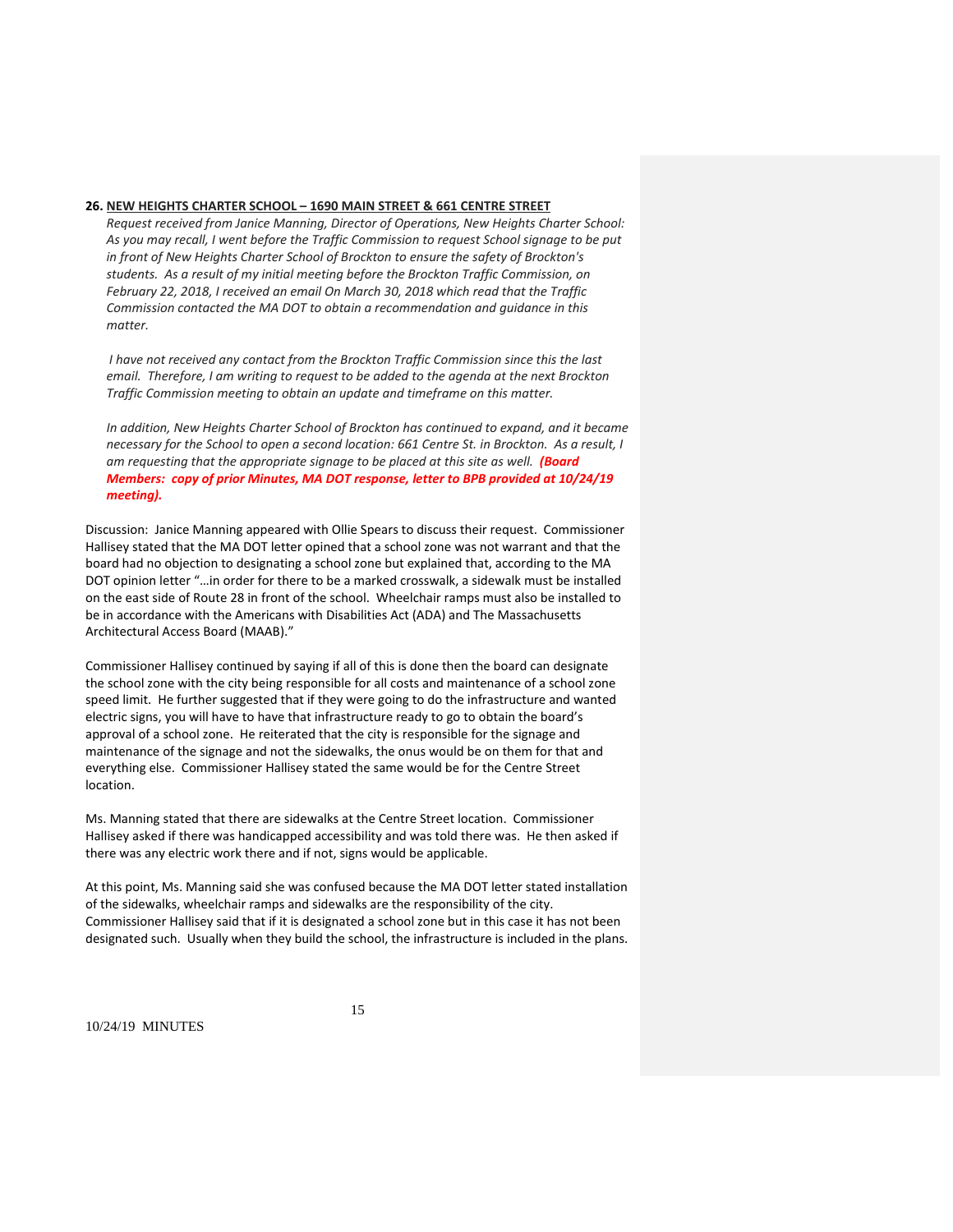Ms. Manning asked who she should contact to get this done. Commissioner Hallisey suggested she contact the councilor and the finance board to get this done. It is a school zone the city is responsible for but it is currently not a school zone without the requirements being met.

Commissioner Hallisey questioned Ms. Manning about the safety issues of the students that are currently in place. He asked Ms. Manning if students walk across the busy street and whether it was safe for students to come to school and leave school. Ms. Manning responded that it was not depending upon what he (Commissioner) means by safe. She stated that they are out there as crossing guards and there is a crosswalk down by the lights. Commissioner Hallisey asked if the students are using that crosswalk and there has to be zero tolerance. He asked what is happening to the kids that are not using the crosswalk, are they being suspended? Ms. Manning stated that they are not crossing, when they are out there as students are coming to school and leaving school, they are never crossing without them being there. They are going out directing traffic. Commissioner Hallisey reiterated that it is all about the safety of the students. They need to be protected because they are the most important. Students should not be dropped off across the street from the school. Ms. Manning stated that no students are dropped off across the street from the school.

Mr. Spears asked about putting a crosswalk in front of the school. Commissioner Hallisey stated that everything outline in the MA DOT letter had to be complied with prior to. Mr. Spears asked about students that may be coming from Cumberland Farms then going to school. Commissioner Hallisey stated these students should continue to the crosswalk at the lights to cross.

Ms. Manning asked about the speed limit and whether there is anything that can be done to reduce the speed limit while they are going through this process to get it up and running. Commissioner Hallisey stated that nothing could be done at this time but it shouldn't be much of a problem if students are using the crosswalk to cross the street. They asked if a 30 mph sign could be put up because there is not posted speed limit.

Ken Galligan informed them that the board's hands are tied because it is a state highway and they control the road. The state determines what the speed limit is. He continued by saying he thinks they (New Heights) need to understand that the state gives permission to establish the crosswalk but there is a lot of criteria to be complied with by them prior to a crosswalk being installed. He suggested that they look at the sign to see what the speed limit is.

Ms. Manning asked for clarification because there are some schools currently on state highways. She wanted to know how the city established them as school zones (i.e. East Middle School – 20 mph). This is encompassed in the infrastructure when the schools are built. She then wanted to confirm that she needed to contact the city councilor and finance board (city/school department). If it's a city road, the fundamental speed limit is 30 mph. If it's a state road, you would have to contact the state.

Ms. Manning said that there is a sign at the driveway of their school that indicates where the state highway ends. Can a speed limit sign be put up there on the city side? And if so, can it be lowered?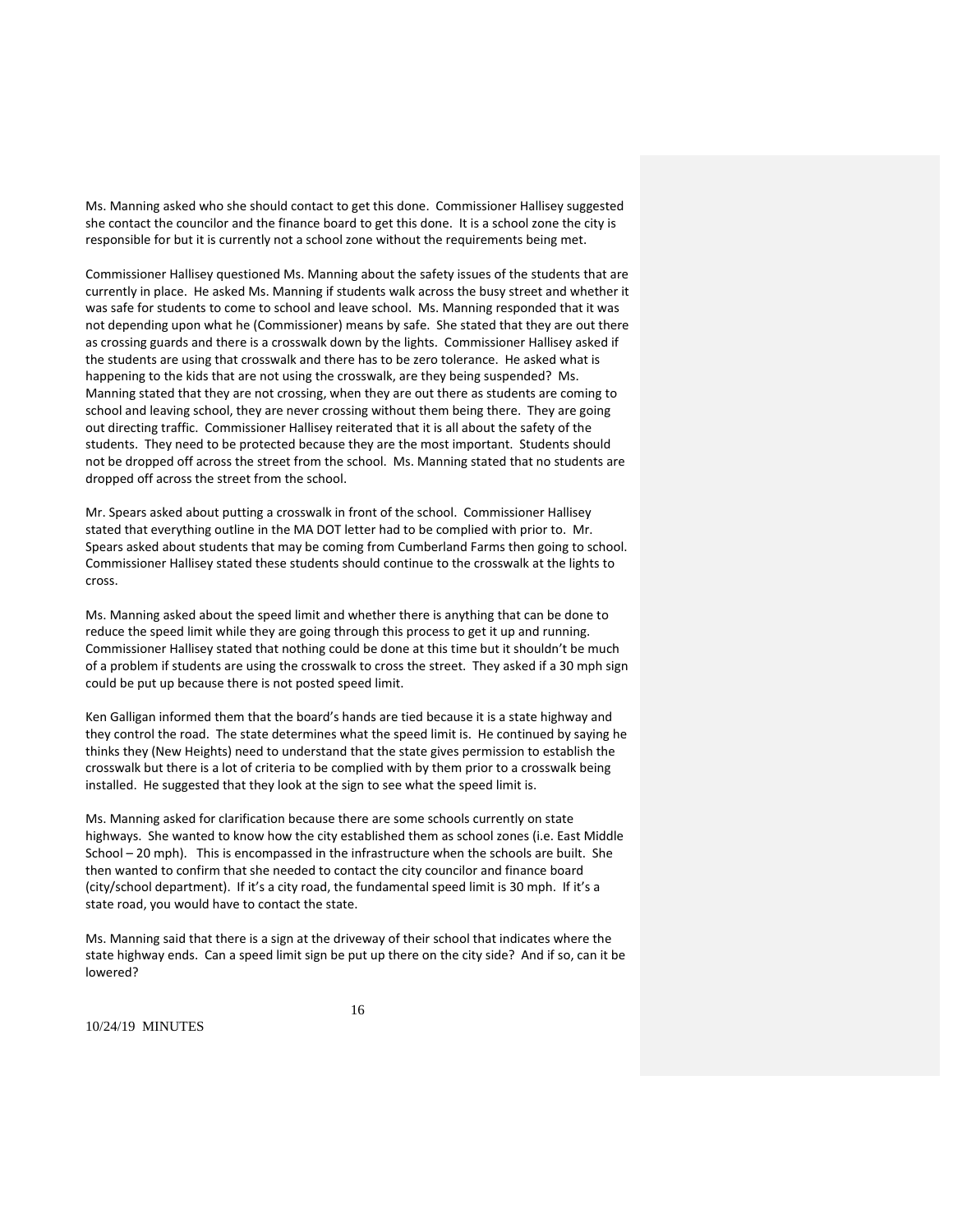Mr. Spears asked what the current speed limit is and could the board contact the state to see what the current speed limit is. The city is 30 mph but will find out what the speed limit is on the state highway.

Ms. Manning and Mr. Spears stated that they would work on the infrastructure. Commissioner Hallisey asked if electric signs were going to be requested as part of the infrastructure and informed that that if so, everything needed to be in place.

Ken Galligan asked if the Centre Street location had a crosswalk and that they should look into that. Ms. Manning stated that there is not one at the school but there is one by Dunkin Donuts. Mr. Galligan suggested a crosswalk sign be put there.

Upon motion duly made by Steve Hooke, seconded by Deputy Fire Chief Solomon, and a

unanimous vote of the members present, it was

# **VOTED: TO REFER 661 CENTRE STREET TO SUBCOMMITTEE.**

#### **BELLEVUE AVENUE**

*Request received from Ivory Hunter who resides at 133 Bellevue Avenue for Speed Limit/Slow Down Residential Area/Children sign to be put up near pole #17 and #18.*

### **SIGNS ON BELLEVUE AVE:**

- **REPLACE "CAUTION CHILDREN" SIGN WITH NEW FLUORESCENT SIGN, ON POLE #17**
- **PLACE 25MPH SIGN ON POLE #17 COUPLED WITH TRAFFIC ENFORCEMENT.**

The Hunter's called to ask the status of the other signs. The poles are on the north side of the *street for westbound traffic (heading down the hill). Commissioner Hallisey stated that there should be post and sign on the south side (going up the hill) for eastbound traffic.*

### **UPDATE**

- *NO MEETING IN NOVEMBER*
- *DPW COMMISSIONER ROWLEY OBTAINED THE 3 QUOTES (THAT WAS PROVIDED TO THE BOARD) FOR THE TRAFFIC STUDIES FOR TRAFFIC SIGNALS AT NORTH QUINCY & CARY STREET AND WEST CHESTNUT STREET & ASH STREET. THE LOW BID WAS FROM TIGHE&BOND. CONTRACT WILL BE PAID BY DPW FROM THE UBER/LYFT LINE ITEM.*

Upon motion duly made by Ken Galligan, seconded by Steve Hooke, and a unanimous vote of

the members present, it was

17

10/24/19 MINUTES

**Formatted:** Normal, Space After: 18 pt, No bullets or numbering, Tab stops: 0.33", Left